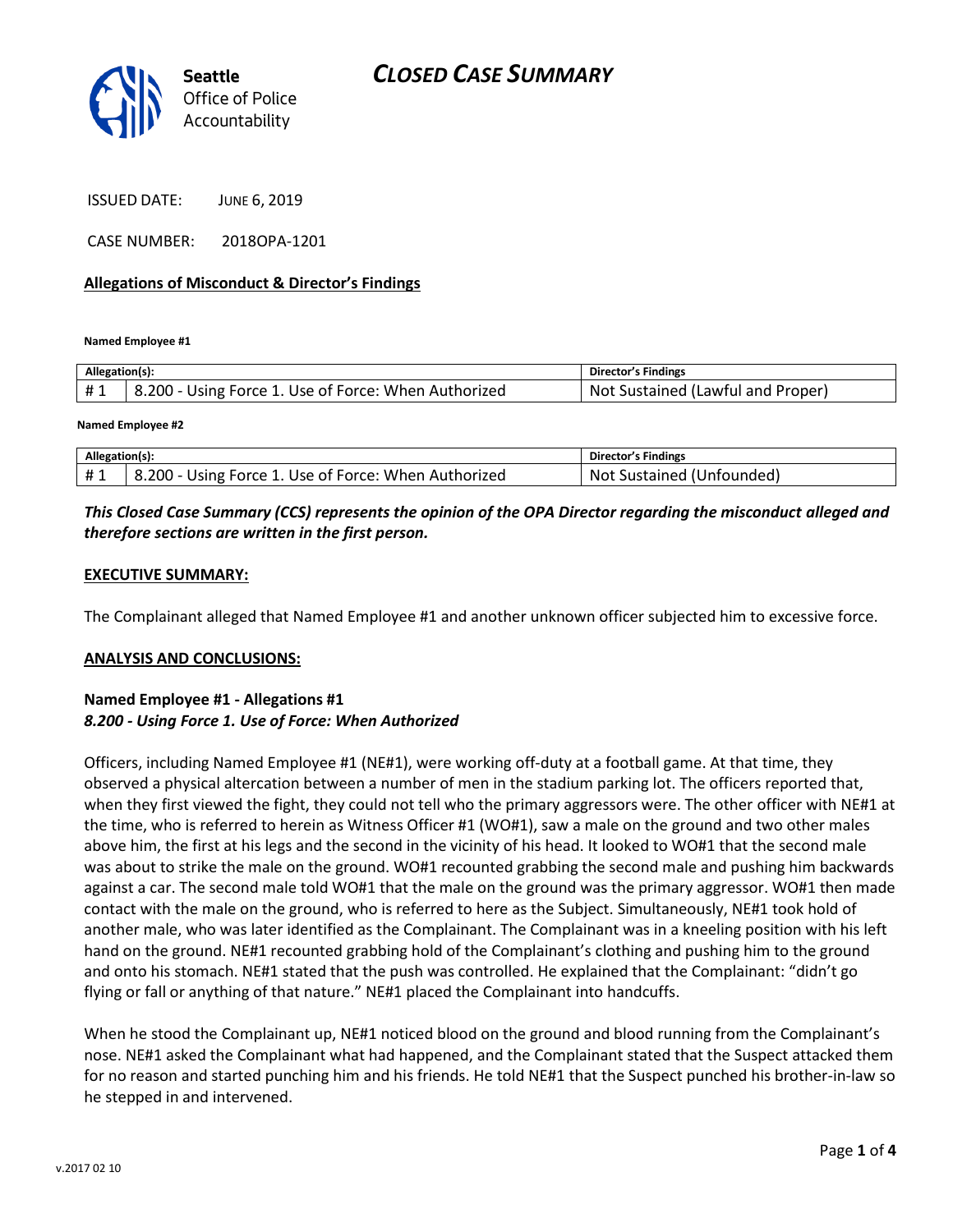

**Seattle** *Office of Police Accountability*

OPA CASE NUMBER: 2018OPA-1201

All three of the individuals, who were with the Complainant at the time of the assault, were interviewed. The witnesses stated that the Suspect called them racial slurs and then punched one of them. One of the witnesses described the Suspect punching the Complainant in the nose. Another witness stated that NE#1 tackled the Complainant to the ground and that the Complainant's nose injury occurred at an undefined time during the altercation. Multiple other individuals were interviewed, including one firefighter that stated that he saw blood on the ground prior to the officers intervening to break up the altercation.

The Force Investigation Team (FIT) responded to the incident. They took over the investigation, documented the scene, and conducted further interviews. As part of their investigation, FIT interviewed NE#1, WO#1, and a second witness officer. FIT also re-interviewed two of the Complainant's companions several days after the incident. At that time, both stated that the injury was caused to the Complainant's nose when NE#1 tackled him to the ground. However, both confirmed that they did not see this occur and that they only heard about it from others. The one witness who previously said that the injury was caused by the Suspect hitting the Complainant's nose recanted that statement and told FIT that he did not know this to be the case at the time.

FIT further interviewed the Complainant. He stated that he believed that his injury was caused by NE#1 when NE#1 took him down to the ground. The Complainant felt that NE#1 used "too much force" and he said that he "felt he was taken down harder than he should have been." FIT construed this statement to be an allegation of excessive force and this matter was referred to OPA. This investigation ensued.

OPA was provided with a copy of the Complainant's medical records stemming from this incident. The records reflected that the Complainant stated that he was injured stemming from an "assault" by SPD officers. The records indicated that the Complainant had a deviated nasal septum, but there was no diagnosis of a broken nose. the Complainant was referred to an ENT specialist. The records also indicated that the Complainant was suffering from shoulder pain.

OPA interviewed WO#1. He recounted his actions during this incident and provided a similar recounting to his FIT interview. WO#1 confirmed that he did not observe any officers strike the Complainant's nose with their extremities. He did not see the Complainant's face make contact with the ground.

OPA also interviewed NE#1. Like at his FIT interview, NE#1 stated that he grabbed the Complainant's clothing and pushed him away from the Subject and onto the ground. The Subject landed on his stomach and NE#1 stated that he took control of the Complainant's hands and handcuffed him. He described this force as "slow" and "controlled." He stated that it was not "aggressive." NE#1 told OPA that, at this point, he noticed blood near the Complainant's nose. NE#1 stated that his extremities and/or equipment would not have come into contact with the Complainant's nose as NE#1's body never got above the Complainant's waist. NE#1 believed that the force he did use – the takedown of the Complainant – was consistent with policy.

In addition, OPA interviewed the Complainant. He stated that he was tackled down to the ground and that there may have been two officers involved. He stated that an officer struck his nose with a knee causing it to break. He further asserted that another officer stepped on his wrist, causing him to suffer an injury. He believed that this force was excessive. He told OPA that he did not make this allegation at the time because he has a fear of the police.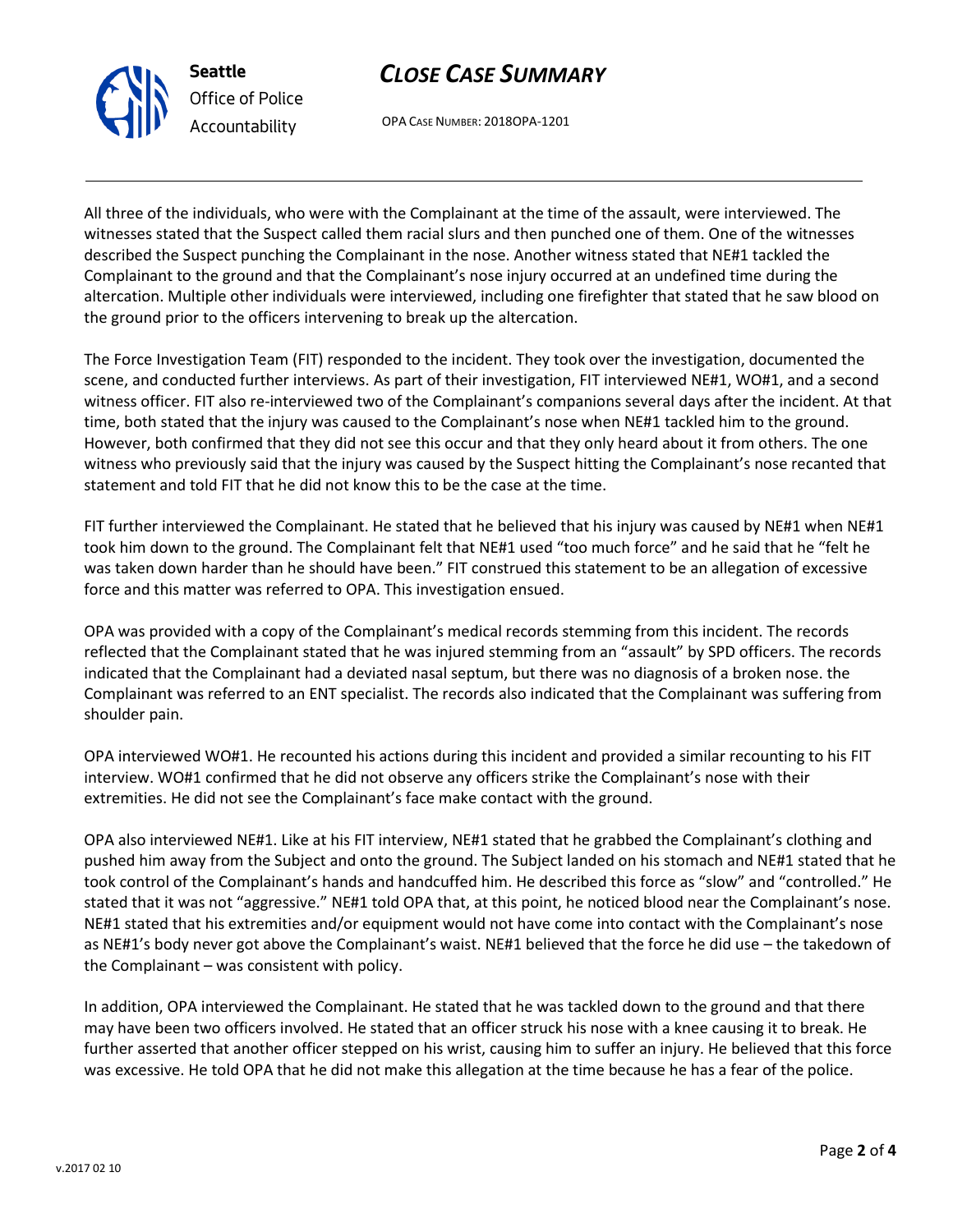

# *CLOSE CASE SUMMARY*

OPA CASE NUMBER: 2018OPA-1201

Lastly, OPA reviewed the Body Worn Video (BWV) from this incident. NE#1's BWV did not begin recording until after the Complainant was already in custody and was sitting up. WO#1's BWV showed him and NE#1 running towards the fight; however, it captured only WO#1's actions after that point and did not reveal the force used by NE#1.

SPD Policy 8.200(1) requires that force used by officers be reasonable, necessary and proportional. Whether force is reasonable depends "on the totality of the circumstances" known to the officers at the time of the force and must be balanced against "the rights of the subject, in light of the circumstances surrounding the event." (SPD Policy 8.200(1).) The policy lists a number of factors that should be weighed when evaluating reasonableness. (*See id*.) Force is necessary where "no reasonably effective alternative appears to exist, and only then to the degree which is reasonable to effect a lawful purpose." (*Id*.) Lastly, the force used must be proportional to the threat posed to the officer. (*Id*.)

When viewing the force using a reasonable officer standard, it is clear that it was consistent with policy. NE#1 observed a physical altercation and, at that moment, it appeared to him that the Complainant and another male were going to strike an individual who was on the ground. Accordingly, and in order to address what he perceived as an ongoing violent altercation, NE#1 took the Complainant down to the ground and WO#1 took control of the other male. The takedown was reasonable under the circumstances as NE#1 believed that the Complainant was actively engaging in an assault. The takedown was further necessary in order to prevent the assault and there were no other lesser alternatives to that force at the time. Moreover, the takedown was proportional to the apparent threat posed by the Complainant. Notably, there were numerous involved parties to this assault and it was essential for officer safety to end the conflict and to secure the participants. In addition, aside from the takedown, there is no evidence that NE#1 used any other force.

Based on OPA's review of the evidence, there is no proof that NE#1, or any other officer, intentionally struck the Complainant's nose with a knee as the Complainant asserted. NE#1 stated that his knee was never that high up on the Complainant's body and, given the lack of video evidence or witness accounts otherwise, this contention cannot be disputed. OPA believes it much more likely that the injury to the Complainant's nose occurred either when he was punched by the Subject or, inadvertently, when he was taken to the ground by NE#1. If the injury was caused in the latter manner, it was clearly an unintended result. Moreover, that the Complainant suffered an injury to his nose is unfortunate, but it does not, standing alone and based on the totality of the evidence in this case, yield the force out of policy.

Ultimately, for the reasons stated above, I find that the force was reasonable, necessary, and proportional, and, thus, was consistent with policy. As such, I recommend that this allegation be Not Sustained – Lawful and Proper.

## Recommended Finding: **Not Sustained (Lawful and Proper)**